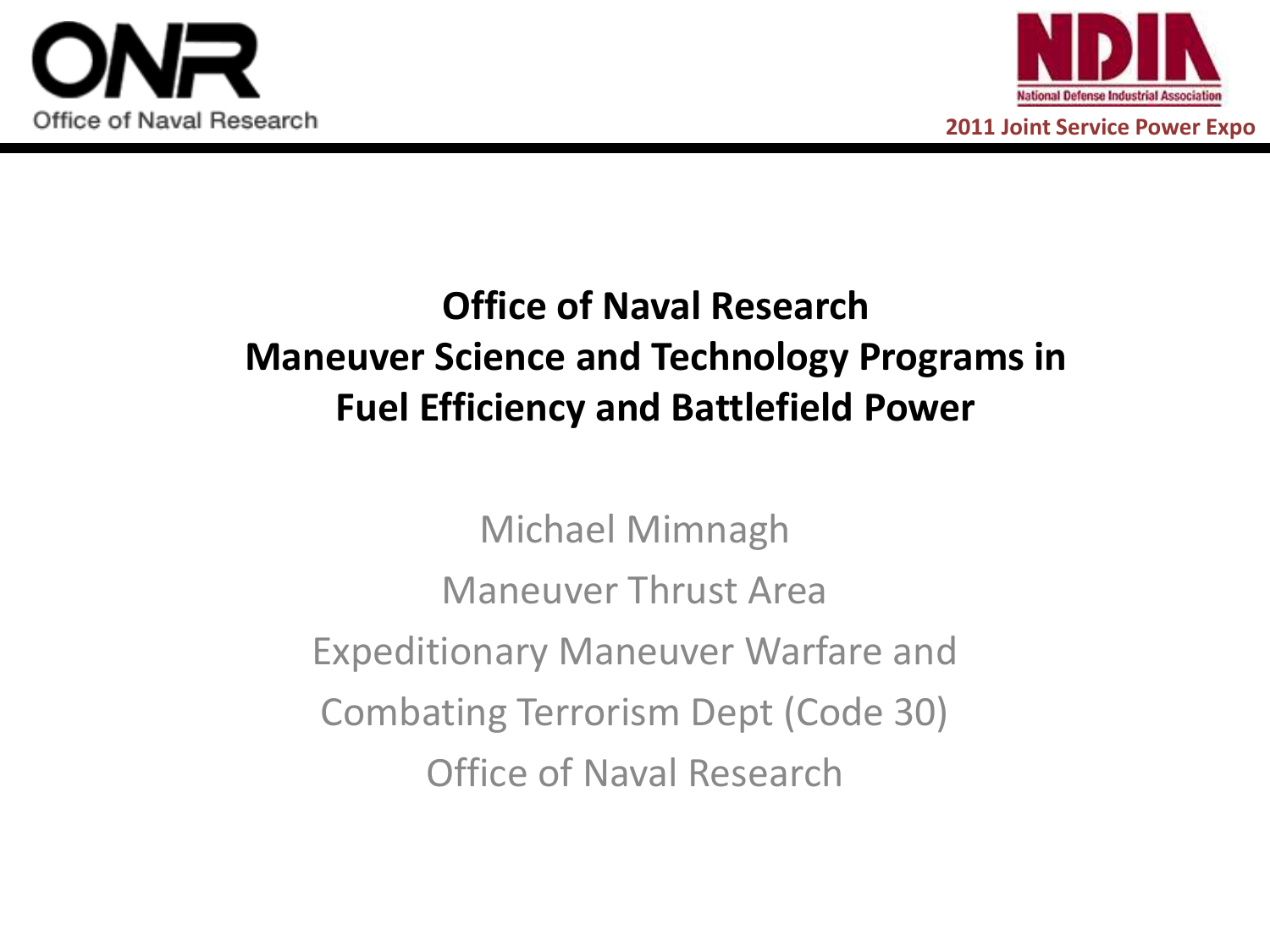



- Exportable Power Program Overview
- Transmission Integral Motor/Generator
	- HMMWV On-Board Vehicle Power System (OBVP) Overview
	- 3000 Series Transmission Integral Generator ("3TIG")
	- Electric Torque Assist
- Medium Tactical Vehicle Replacement (MTVR) OBVP
- MTVR "Hybrid" OBVP
- Medium Electromechanical Infinitely Variable Transmission
- Summary & Link to ONR Long Range BAA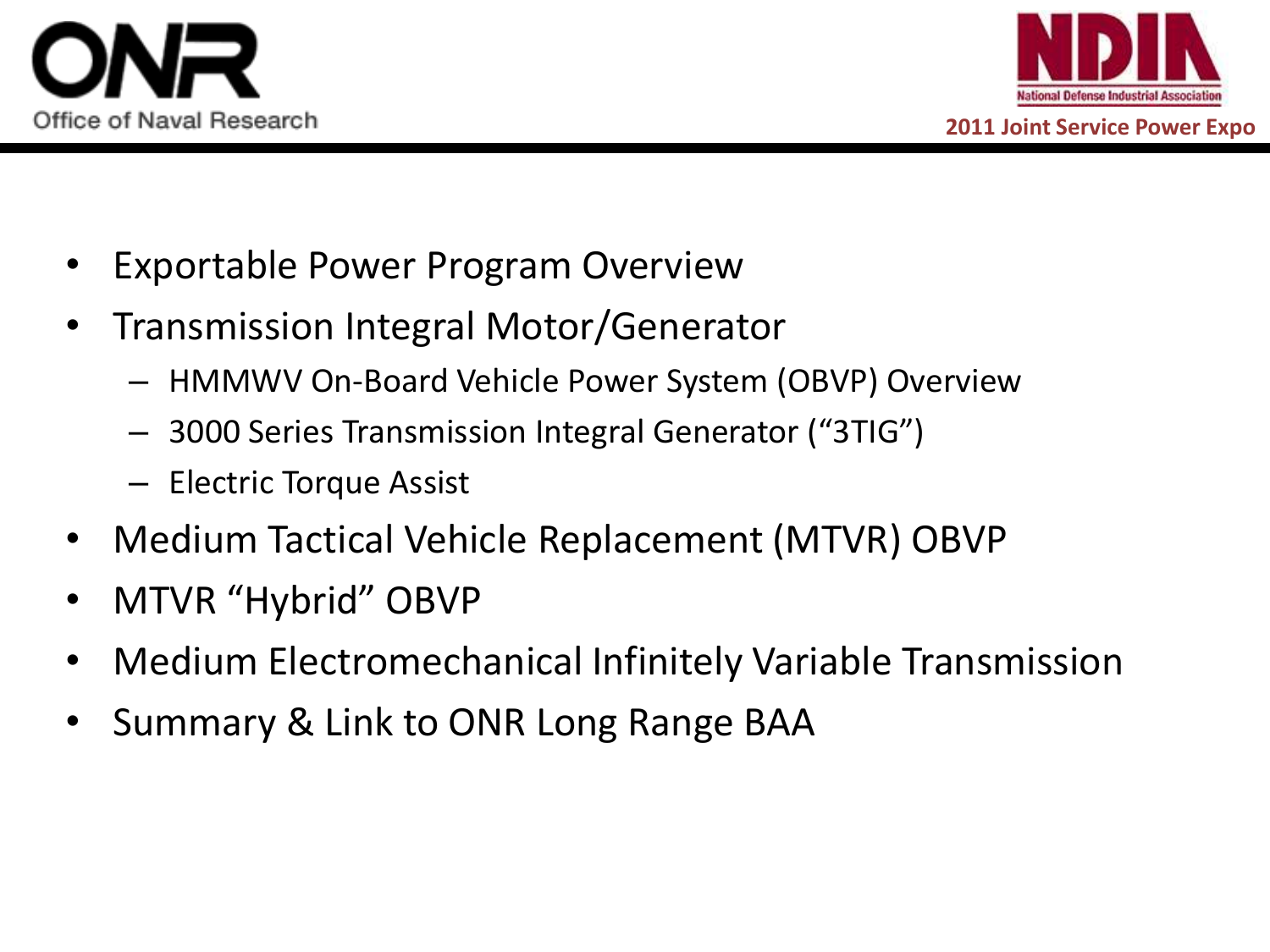# **[E](http://www.onr.navy.mil/en.aspx)xportable Power Program Overview**



#### **2011 Joint Service Power Expo**

• DRS HMMWV

Office of Naval Research

- PM Generator Integrated Into HMMWV Mechanical Transmission
- Power Electronics Converter For Fixed Frequency (60 Hz) Export And Mobile Power Over Range Of Engine Speed
- 30kW Of Static Exportable Power, 35kW Of Static Power Surge, 10.5kw Of Mobile Power
- Oshkosh MTVR
	- Implements ProPulse Electric Propulsion System
	- 280 kW Generator, Configurable For 208/480 VAC
	- 120kW Static Exportable Power, 21 kW Of Mobile Power

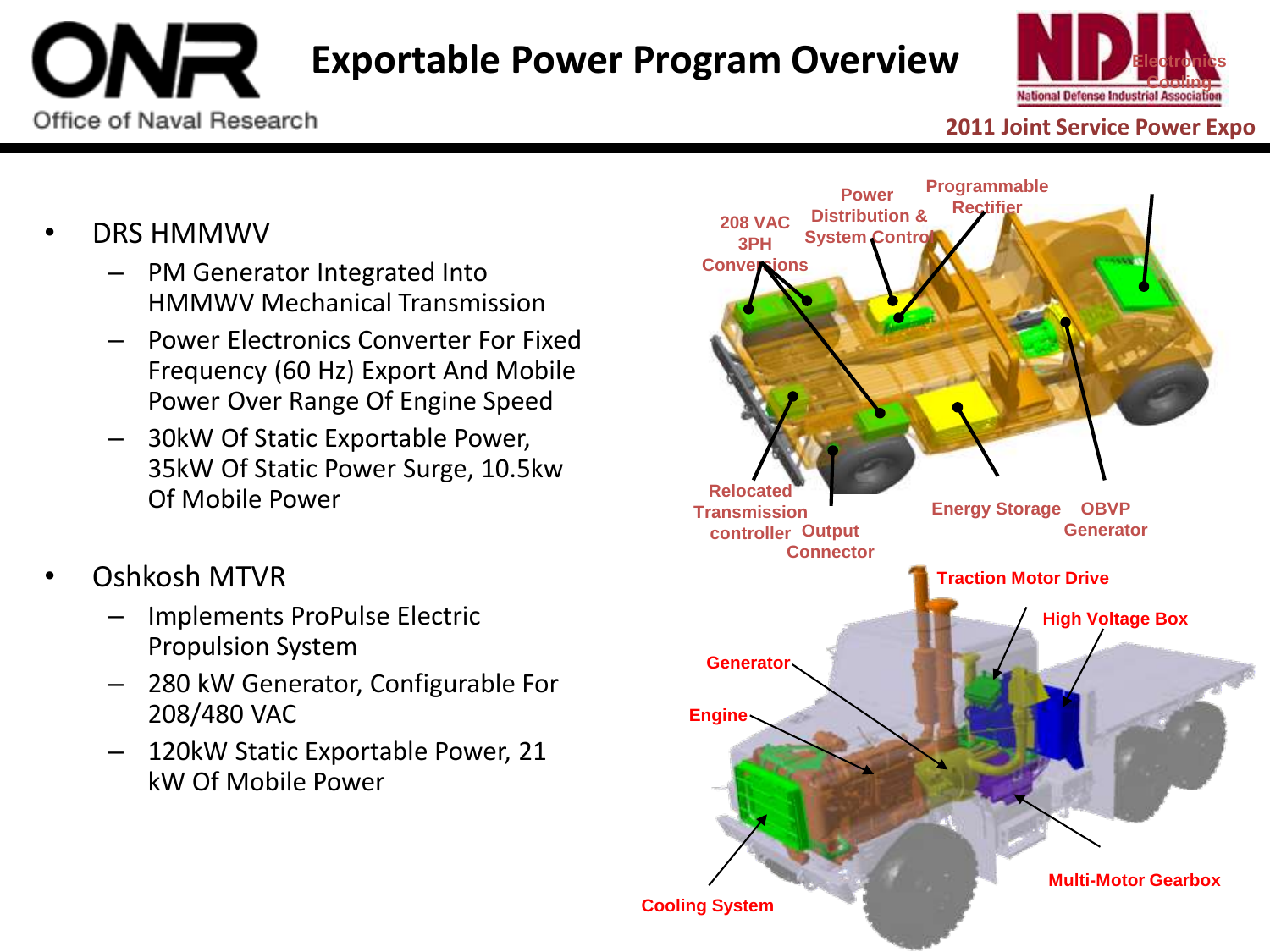

# **HMMWV On-Board Vehicle Power System Overview**



**2011 Joint Service Power Expo**



•**Transmission Integral Generator (TIG) exportable power approach**

•**Up to 30kW stationary exportable power** 

•**10 kW mobile exportable power**

> •**Retrofit "Kit" Approach**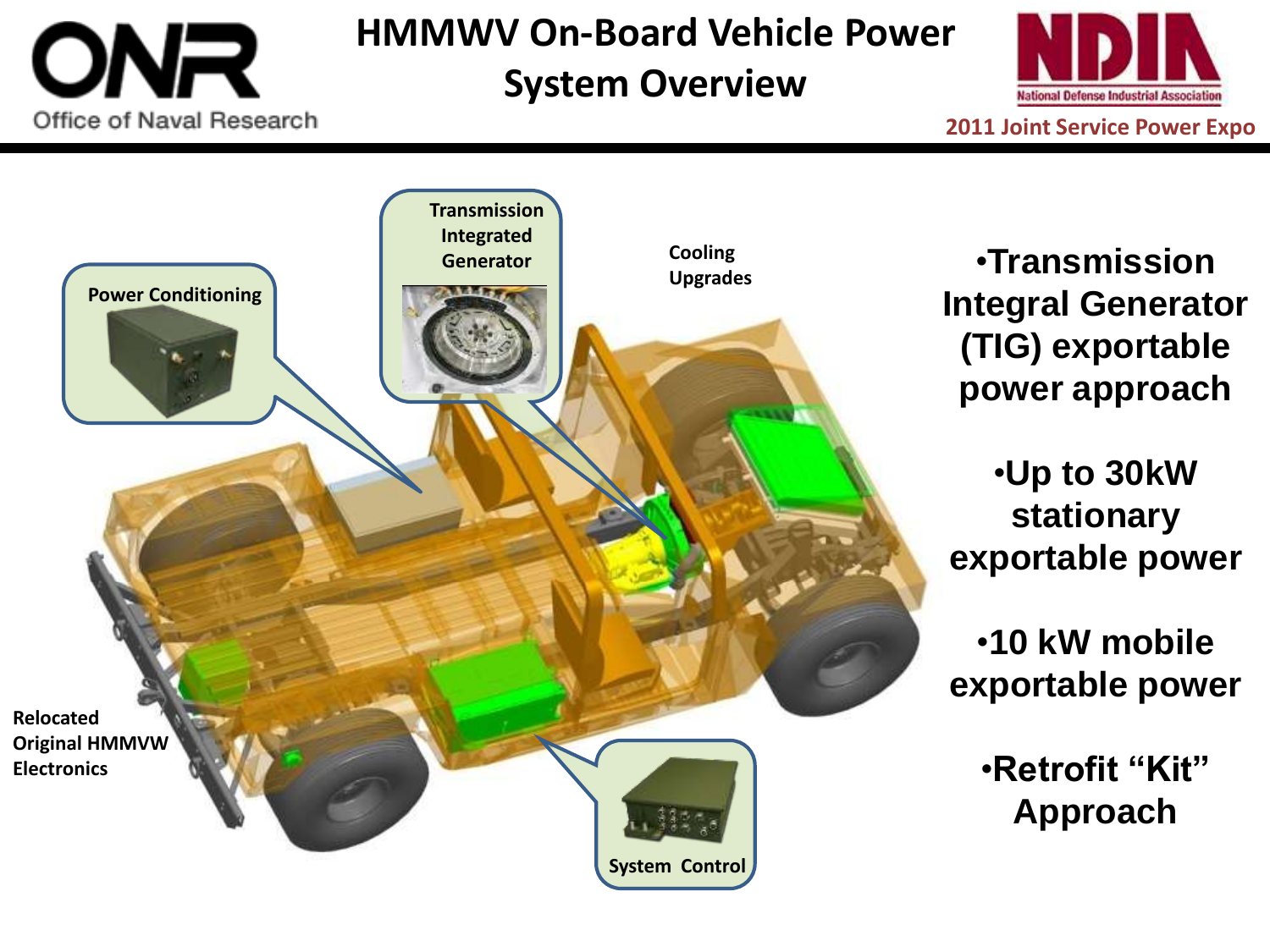# Office of Naval Research

# **HMMWV On-Board Vehicle Power Logistics Savings**



**2011 Joint Service Power Expo**

**Existing Configuration to Deliver 30 kW with HMMWV Class Vehicle**



**USMC OBVP Equipped HMMWV Configuration to Deliver 30 kW**



# •**Weight Reduction**

- •**Volume Reduction**
- •**Manning Reduction**

**Significant logistics savings achieved using HMMWV OBVP**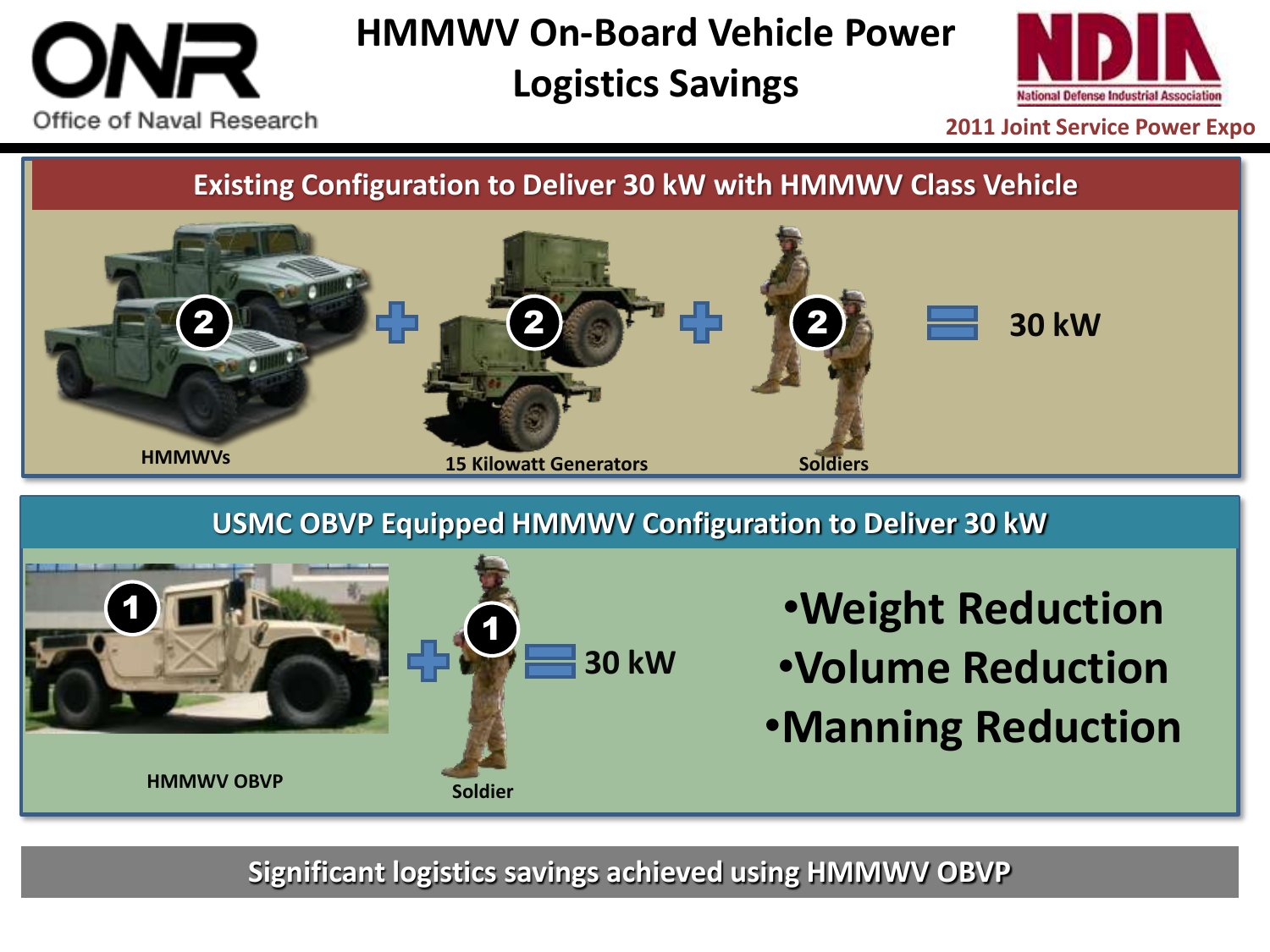

**Scalability of Transmission Integral** 

### **Generator Concept**





- **Installs at factory or depot using standard tools and mounts**
- **More than 125 kW of continuous electric power while stationary**
- **No impact to the vehicle driveline**
- **High voltage output available (300 VDC to 600 VDC)**
- •**120/208 VAC at 50/60 Hz**

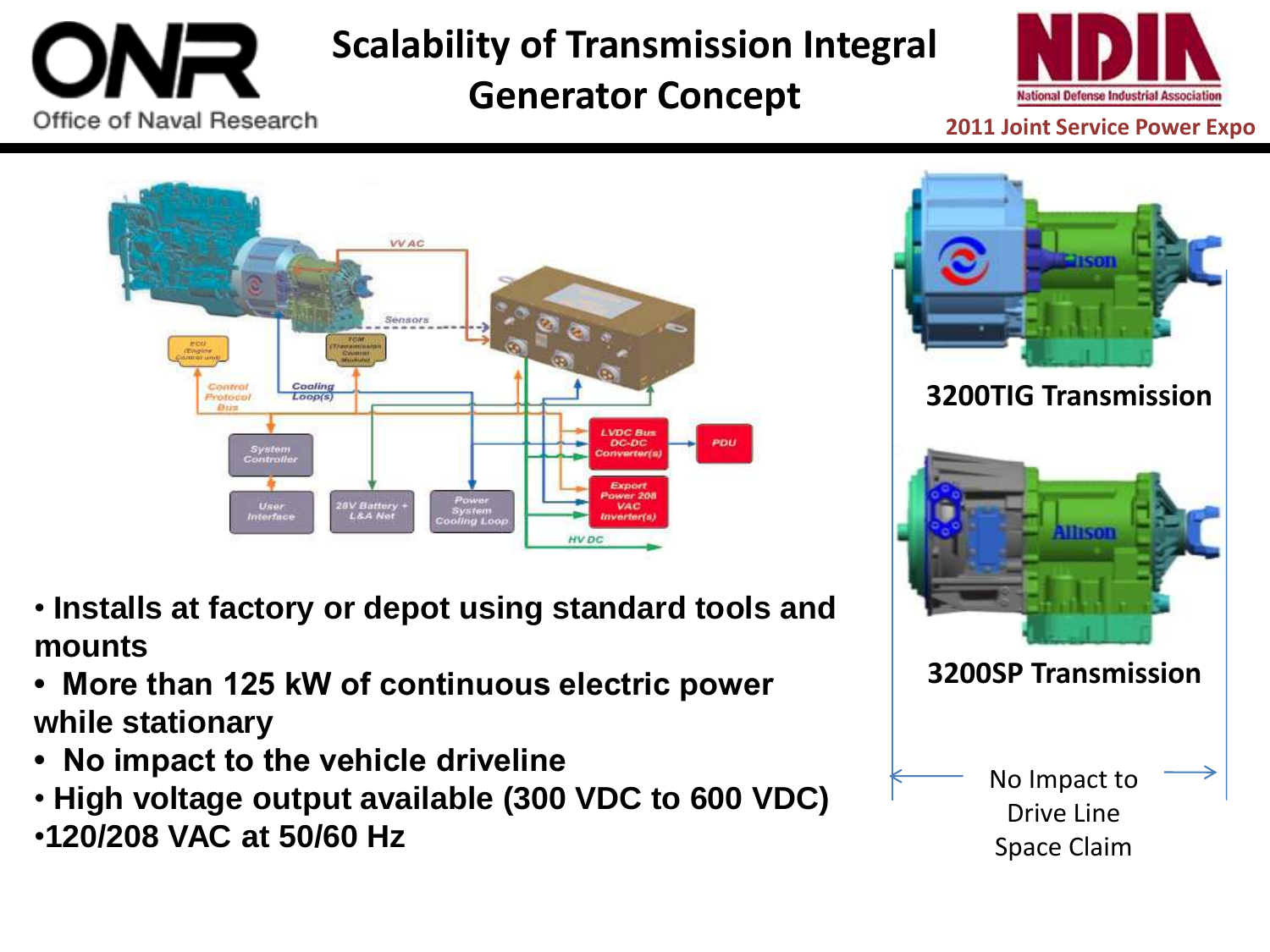

### **Exportable Power System Components Leveraged for Vehicle Fuel Efficiency Gain**

- Electric Assist Components
	- Base HMMWV OBVP Kit
	- Accelerator Pedal and Other Sensors
	- **Motor/Generator Controller** (bidirectional power converter)
	- Battery System
	- Hybrid Electric Vehicle Controller



- Load Split Algorithm
	- System uses the **electric machine as generator** to charge the battery when drive system is operating at high efficiency
	- System uses the battery and **electric machine as motor** to assist when drive system is operating at low efficiency
- Additional Efficiency Through Regenerative Braking
- Improve Efficiency of Exportable Power Transient Performance

**Approach Applicable for other Transmission Integral Motor/Generator Systems**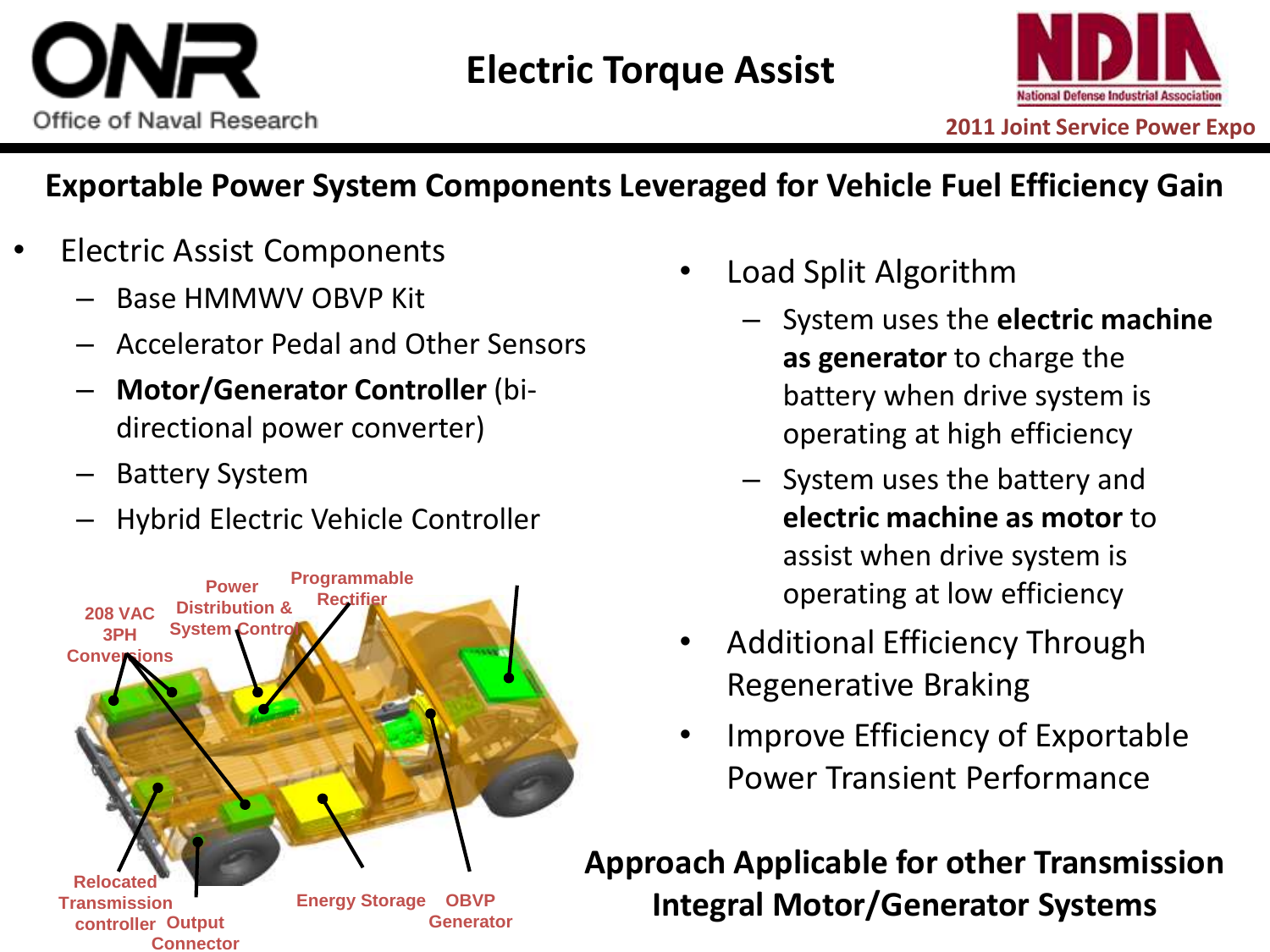### NR **[O](http://www.onr.navy.mil/en.aspx)shkosh MTVR OBVP System Overview** Office of Naval Research

National Defense Industrial Association

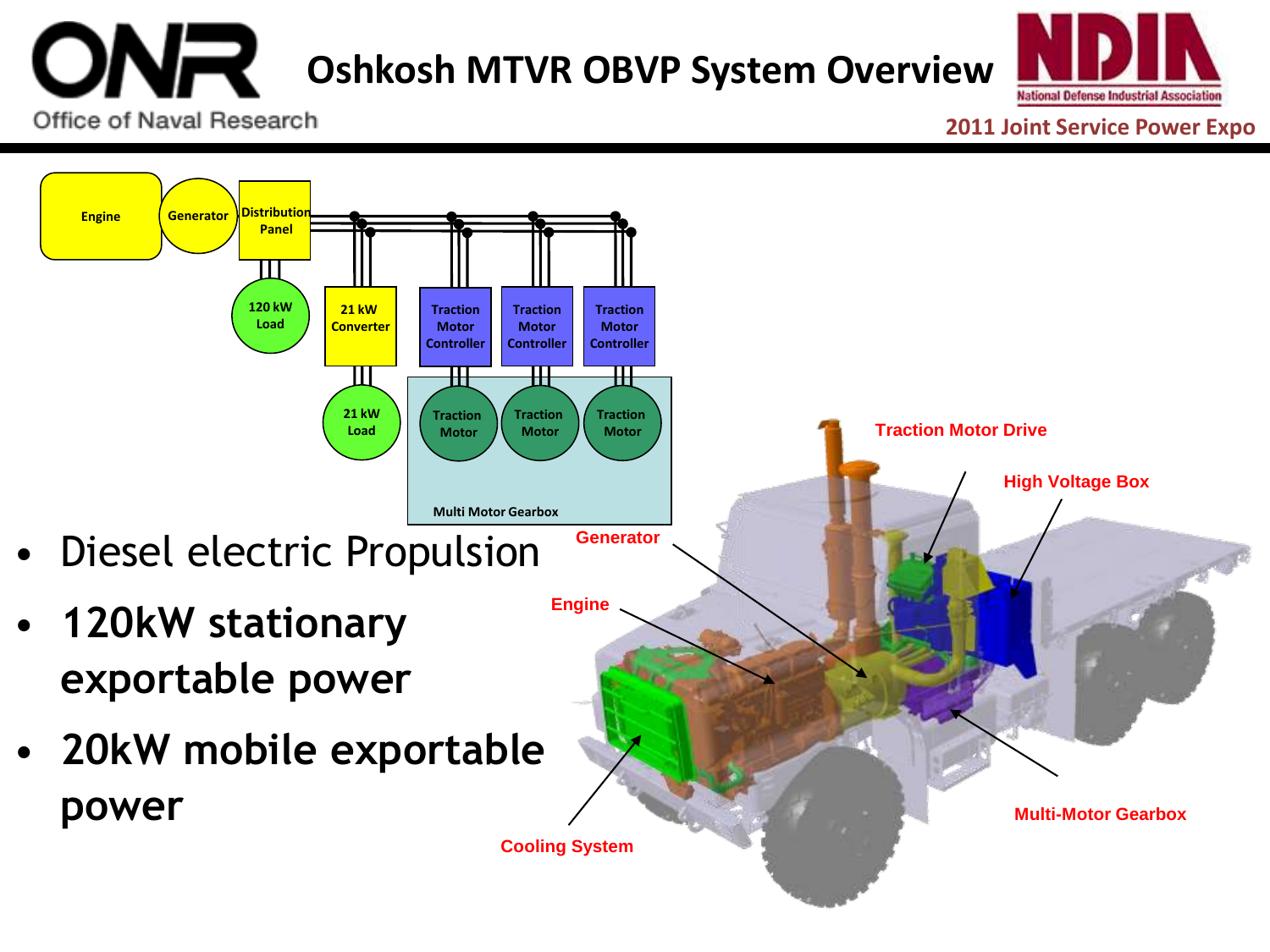

# **Oshkosh MTVR Hybrid-OBVP High Level Control Schematic**



**2011 Joint Service Power Expo**



Electrical Power Link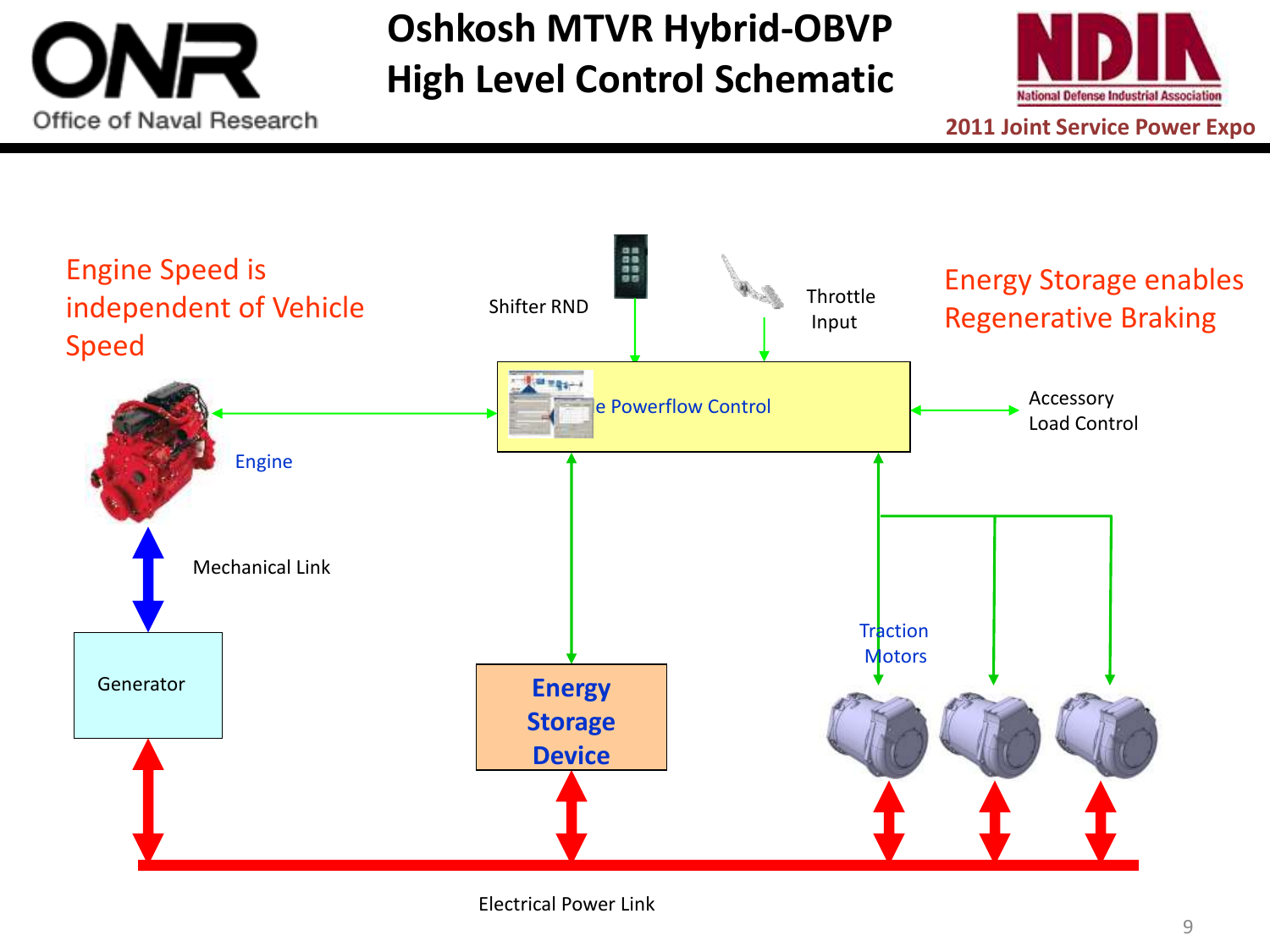

# **Oshkosh MTVR Hybrid-OBVP**



**2011 Joint Service Power Expo**

#### • **Technical Approach**

### Hybridize with Energy Storage

- Build on MTVR OBVP ProPulse® Drive System, capitalizing and ProPulse® Drive System on continuously variable nature of series electric drive through the addition of regenerative braking and selecting a power dense (vs. torque dense) engine.
- **"Hybridize"** with Regenerative Braking Subsystem
- Capacitor based energy storage modules
- Develop charge/discharge control algorithms to optimize regenerative braking
- **"Repower"** with power dense engine
- Continuously variable nature of series electric drive allows prime mover to make requisite mobility power at any optimum efficiency speed
- No low end torque requirement allows lighter weight options.
- Decrease in engine weight achievable



dense engine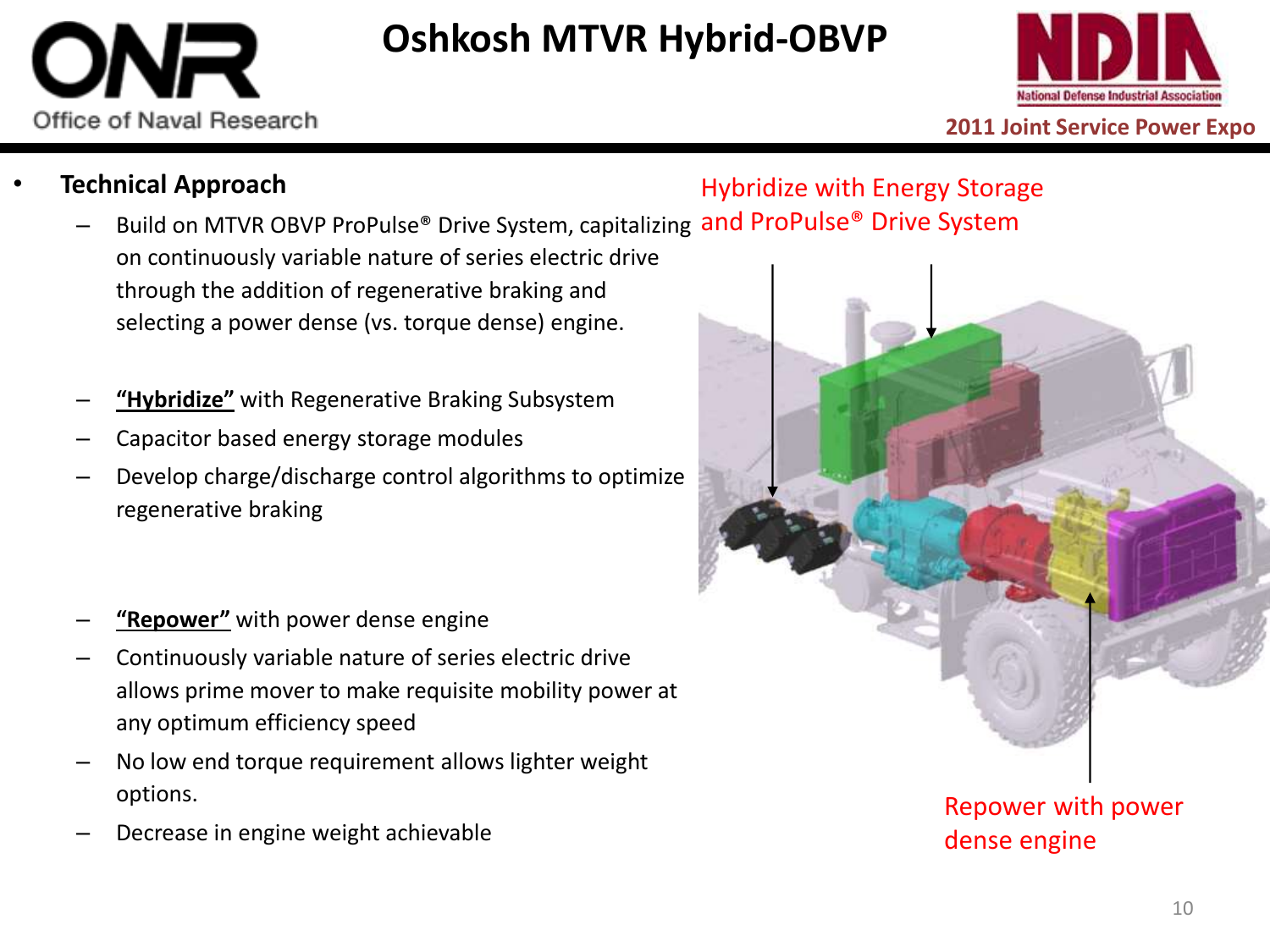## **Oshkosh Electromechanical [I](http://www.onr.navy.mil/en.aspx)FFERENT INFIDELITY Infinitely Variable Transmission** lational Defense Industrial Associatio **2011 Joint Service Power Expo**

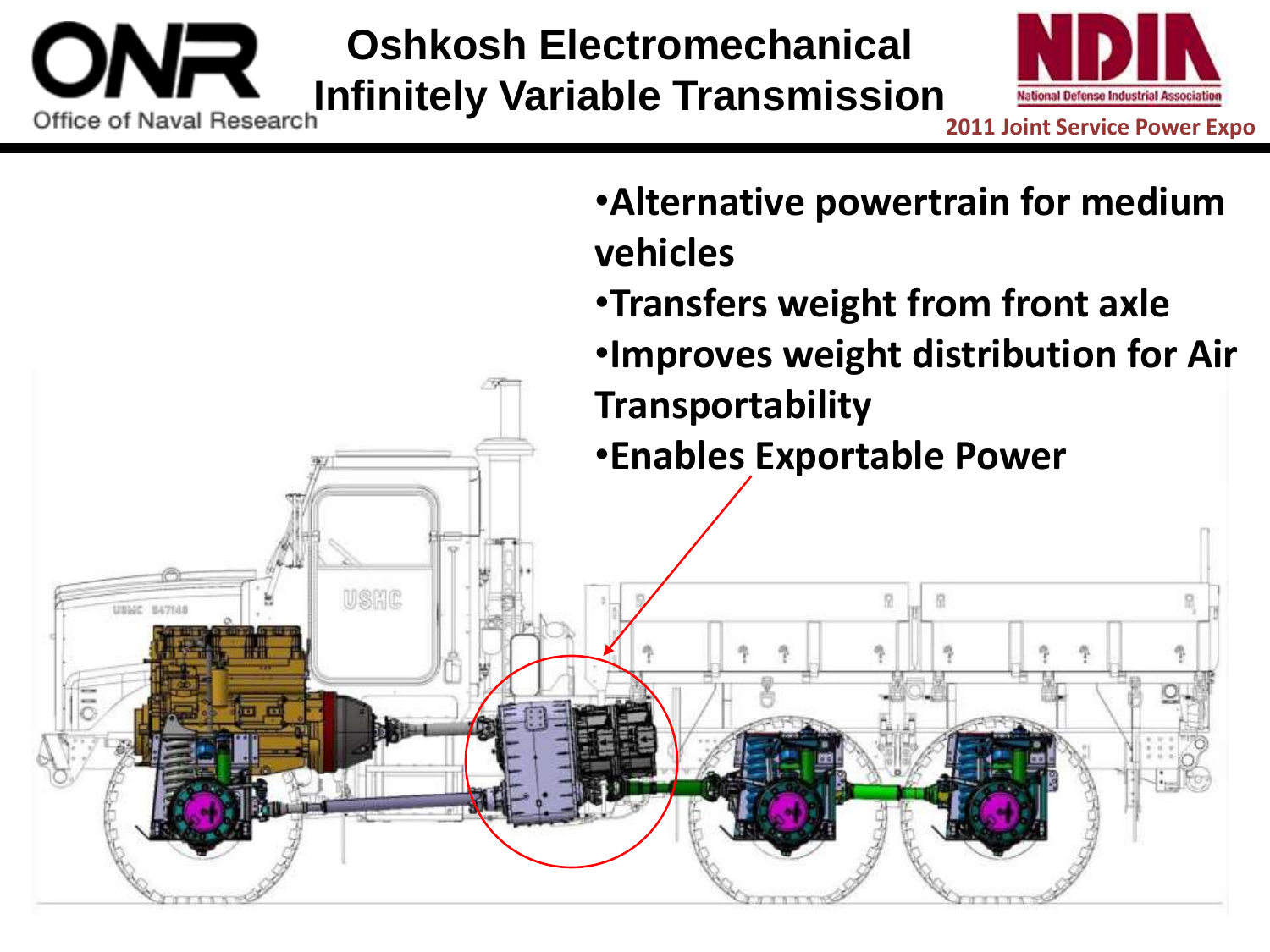

# **Oshkosh EMIVT Control Schematic**



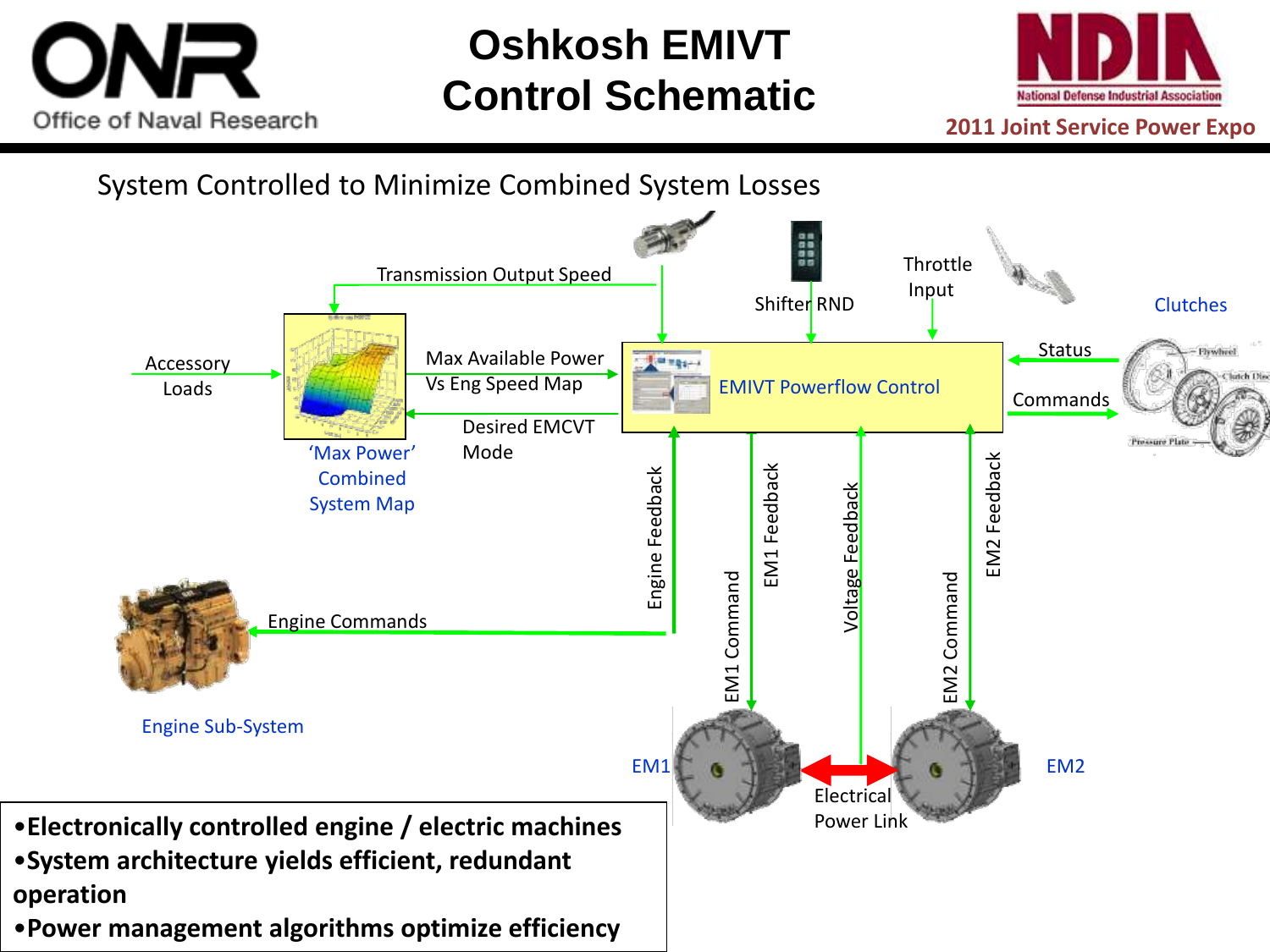### **Oshkosh EMIVT Fuel Economy Simulation** Office of Naval Research



- Preliminary comparison between **conventional powertrain and and EMIVT**
- Simulation of **cruising** "steady state, flat road" operation **no energy storage**
- Addition of **energy storage** can further improve mpg by **10-15% depending on drive cycle**

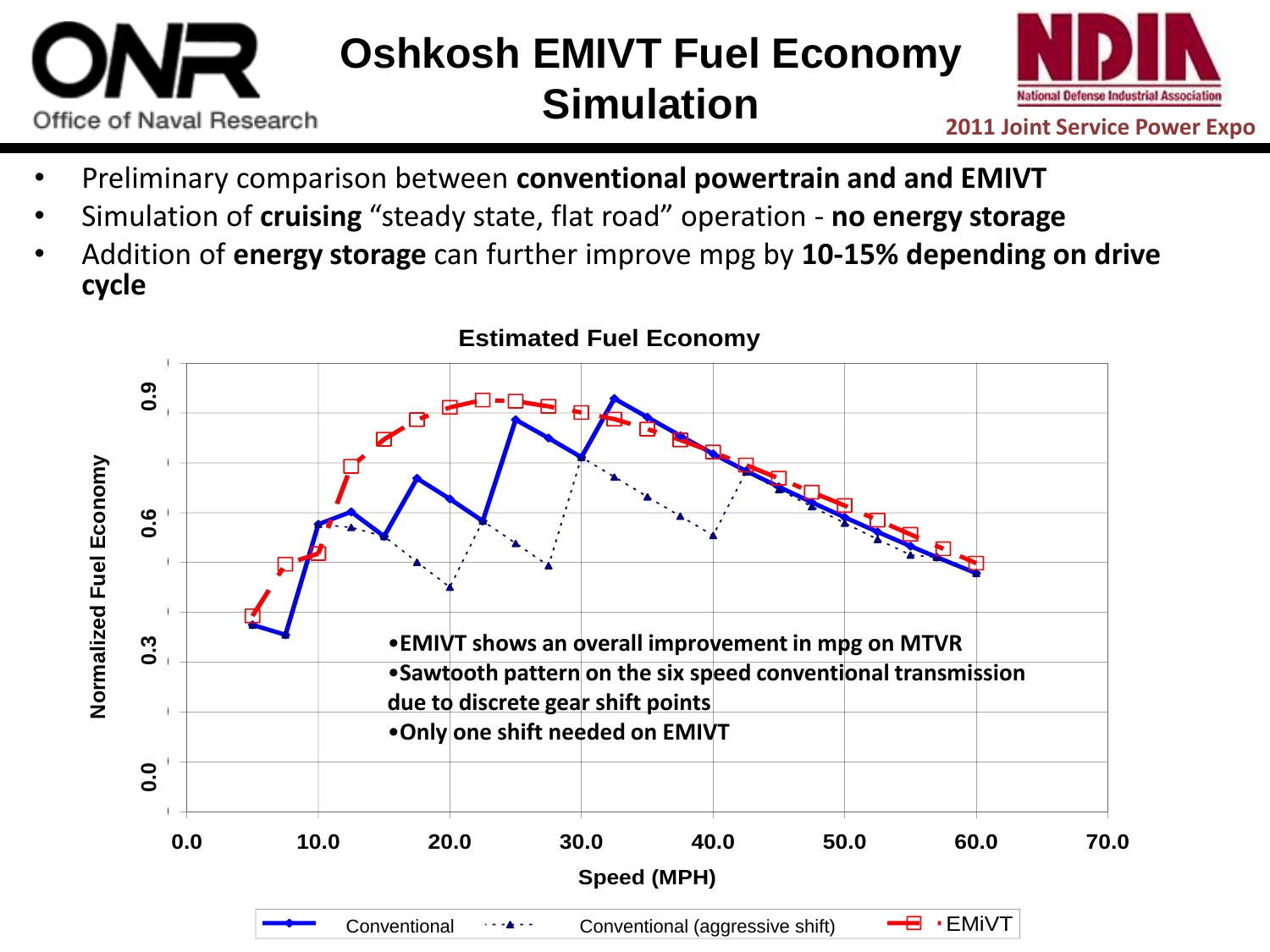

# **Oshkosh EMIVT Control Schematic**